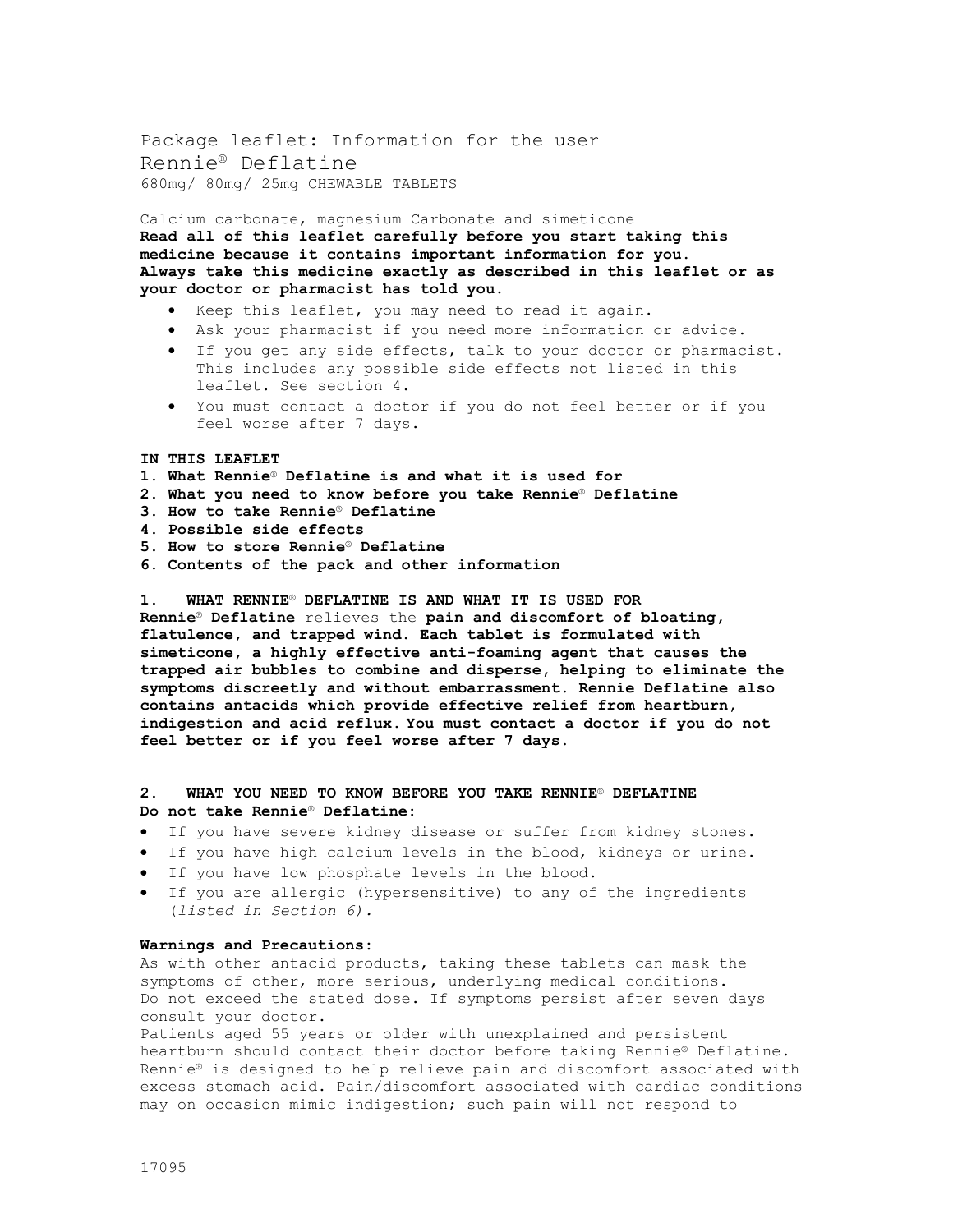Rennie®, therefore it is recommended that medical advice be sought if the pain does not go away.

Consult your doctor before taking Rennie® Deflatine if you have any kidney problems. Long term use may increase the risk of developing kidney stones.

# **Other medicines and Rennie® Deflatine**

- Please tell your doctor or pharmacist if you are taking or have recently taken any other medicines, including medicines obtained without a prescription**.**
- If you are taking antibiotics (tetracyclines, quinolones), medication for heart failure (e.g. digoxin), thiazide diuretics (water tablets), levothyroxine (a thyroid medication) or other prescribed medicines (e.g. fluorides, phosphates, iron containing products, eltrombopag) speak to your doctor or pharmacist before taking Rennie® Deflatine because it can affect how these medicines work.
- To maximise the benefit of all medicines being used, take Rennie® Deflatine 1 to 2 hours after taking any other medicines.

### **Rennie® Deflatine with food and drink**

Avoid taking Rennie**®** Deflatine with large amounts of milk or dairy products.

## **Pregnancy and breast feeding:**

If you are pregnant or breast-feeding, think you might be pregnant or are planning to have a baby, ask your doctor or pharmacist for advice before taking this medicine. Rennie® Deflatine can be used during pregnancy if taken as instructed and if prolonged use of high doses is avoided. Rennie® Deflatine can be used while breast-feeding if taken as instructed.

As Rennie® Deflatine provides a substantial amount of calcium in addition to dietary calcium intake pregnant women should strictly limit their use of Rennie® Deflatine tablets to the maximum recommended daily dose and avoid concomitant excessive intake of milk (1 litre contains up to 1.2g elemental calcium) and dairy products.

# **Rennie® Deflatine contains sorbitol**

This product contains 430 mg sorbitol (E420). Sorbitol is a source of fructose. If your doctor has told you that you have an intolerance to some sugars or if you have been diagnosed with hereditary fructose intolerance (HFI), a rare genetic disorder in which a person cannot break down fructose, talk to your doctor before you take or receive this medicine.

#### **3. HOW TO TAKE RENNIE**® **DEFLATINE**

**Adults:** 1 or 2 tablets to be sucked or chewed as required, up to a maximum of 11 tablets a day.

**Children and adolescents below age 18:** Not recommended.

# **If you take more Rennie**® **Deflatine than you should:**

Drink plenty of water and consult your doctor or pharmacist. Symptoms of an overdose include nausea and vomiting, constipation, tiredness, increased urine production, increased thirst, dehydration and abnormal muscular weakness.